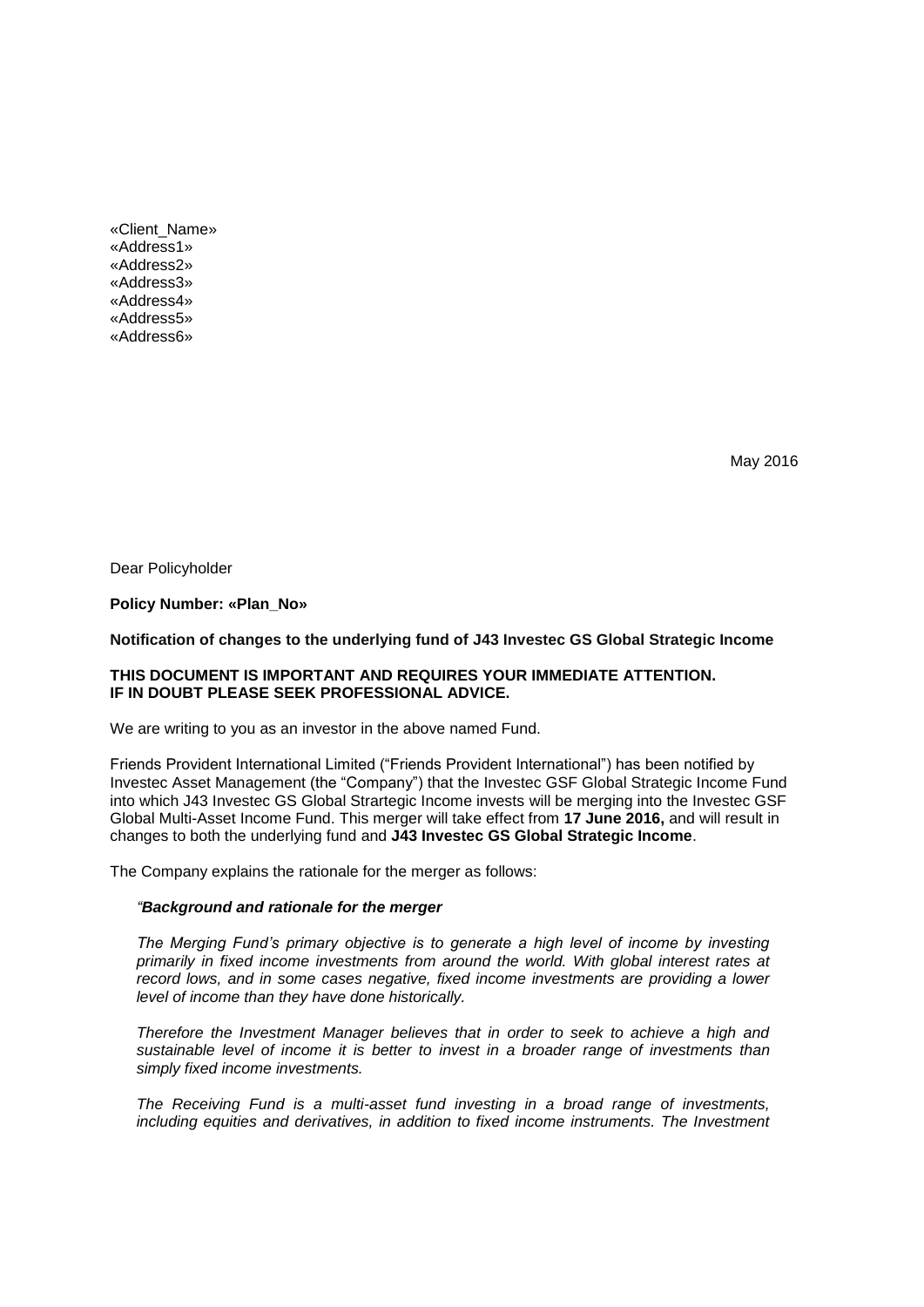*Manager believes that this wide investment universe gives it a better opportunity of achieving its income objective whilst offering potential for capital growth with relatively low volatility. Investor should note that there is no guarantee that the investment objective and strategy of the Receiving Fund can be achieved and low volatility does not necessarily mean low risk.*

*As a result the Directors are of the opinion that merger with the Receiving Fund is in the best interests of Shareholders seeking a high and sustainable level of income with relatively low volatility.*

*Further, the merger may lead to increased economies of scale and cost efficiencies in the Receiving Fund for the benefit of Shareholders.*

*Please note that the merger will lead to the closure of the Merging Fund and your shares in the Merging Fund will be cancelled and exchanged for shares in the Receiving Fund."*

To facilitate the merger, dealing on both the underlying funds and J43 Investec GS Global Strategic Income will be **temporarily suspended from 14 June to 17 June 2016**. Please note that due to an Isle of Man bank holiday on Friday 10 June 2016, that instructions received for J43 Investec GS Global Strategic Income **after the cut off time on Thursday 09 June 2016** will not transact until the next available dealing date of Monday 20 June 2016.

|                                                           | Before 17 June 2016                                                                                                                                                                                                                                                                                                                                                                                                                                                                                                    | <b>From 17 June 2016</b>                                                                                                                                                                                                                                                                                                                                                                                                                                                                              |
|-----------------------------------------------------------|------------------------------------------------------------------------------------------------------------------------------------------------------------------------------------------------------------------------------------------------------------------------------------------------------------------------------------------------------------------------------------------------------------------------------------------------------------------------------------------------------------------------|-------------------------------------------------------------------------------------------------------------------------------------------------------------------------------------------------------------------------------------------------------------------------------------------------------------------------------------------------------------------------------------------------------------------------------------------------------------------------------------------------------|
| <b>Mirror Fund Code and Name</b>                          | J43 Investec GS Global<br>Strategic Income                                                                                                                                                                                                                                                                                                                                                                                                                                                                             | J43 Investec GS Global Multi-<br>Asset Income                                                                                                                                                                                                                                                                                                                                                                                                                                                         |
| <b>Currency</b>                                           | <b>USD</b>                                                                                                                                                                                                                                                                                                                                                                                                                                                                                                             | <b>USD</b>                                                                                                                                                                                                                                                                                                                                                                                                                                                                                            |
| Investment objective and<br>policy of the underlying fund | The Fund has, as its primary<br>objective, the generation of a<br>high level of current income by<br>means of investment in high<br>yielding fixed and floating rate<br>securities of varying maturities<br>denominated in a spread of the<br>world's major and minor traded<br>currencies.<br>Capital appreciation is sought<br>only when the Investment<br>Manager feels it is consistent<br>with the primary income<br>objective of the Fund. Capital<br>appreciation could arise<br>principally as the result of a | The Fund aims to provide<br>income with the opportunity for<br>long-term capital growth.<br>The Fund will invest primarily in<br>a diversified portfolio of fixed<br>interest instruments, equities<br>and derivatives, the underlying<br>assets of which are fixed<br>interest instruments and<br>equities. Normally, the Fund's<br>maximum equity exposure will<br>be limited to 50% of its assets.<br>The Fund may also have an<br>exposure up to 100% in fixed<br>interest instruments; up to 10% |
|                                                           | specific or general fall in<br>interest rates, an improvement                                                                                                                                                                                                                                                                                                                                                                                                                                                          | in cash deposits; up to 10% in<br>collective investment schemes                                                                                                                                                                                                                                                                                                                                                                                                                                       |

A summary of the changes are detailed in the following table: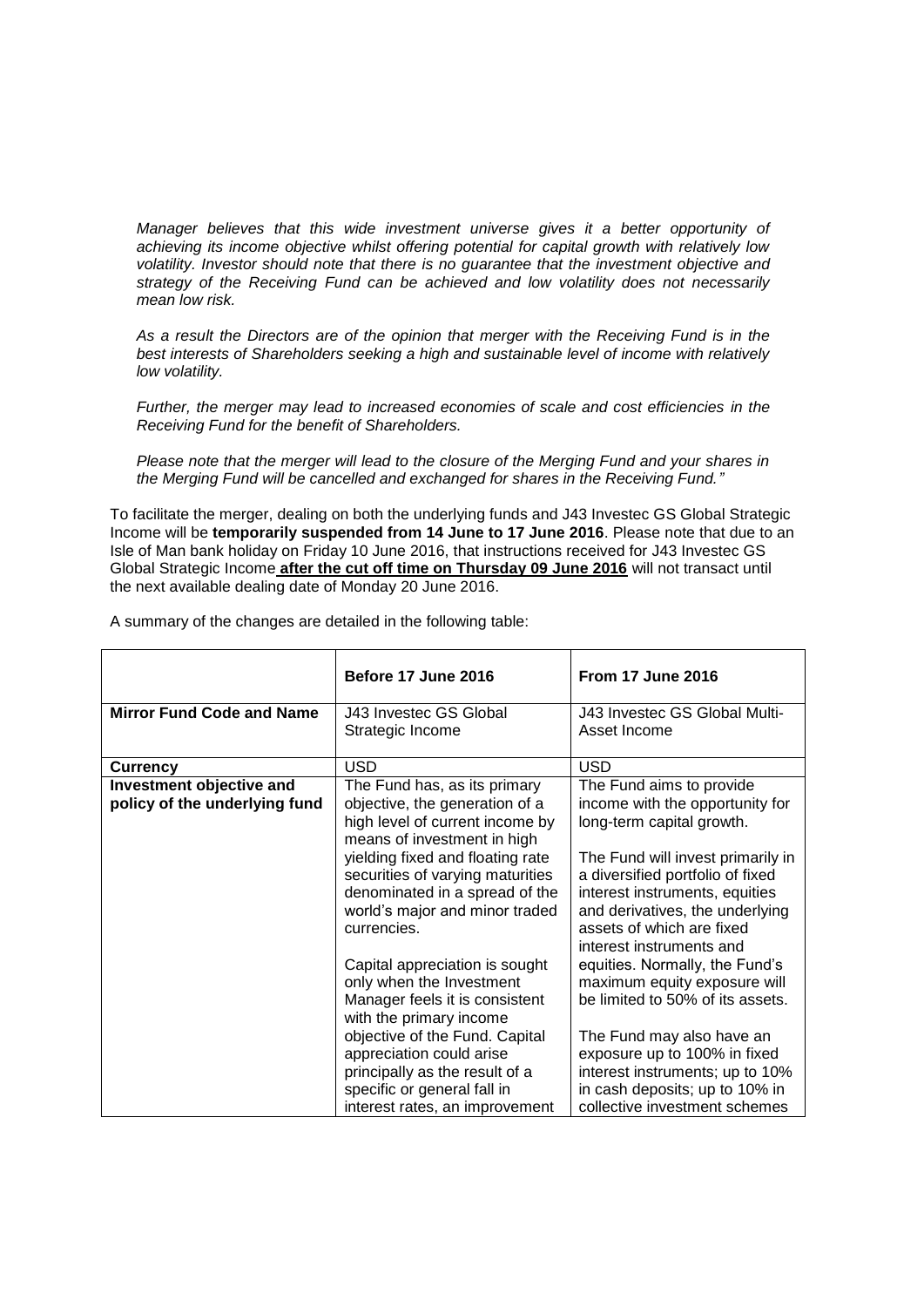| in the credit ratings of individual                   | and up to 15% in real estate                              |
|-------------------------------------------------------|-----------------------------------------------------------|
| or groups of fixed interest                           | investment trusts (REITs).                                |
| bearing securities or by means                        |                                                           |
| of positive relative currency                         | Fixed interest instruments held                           |
| movements (through the                                | may be (i) issued by                                      |
| extensive use of currency                             | companies, institutions,                                  |
| forwards).                                            | governments, government                                   |
| The Fund primarily invests in (i)                     | agencies or supranational<br>bodies around the world      |
| bonds and (ii) currencies                             | (including but not limited to                             |
| (indirectly via derivatives). The                     | emerging and frontier type                                |
| active currency positions                             | markets), (ii) of any duration,                           |
| implemented by the Fund may                           | and (iii) of Investment Grade                             |
| not be correlated with the                            | and/or Non-Investment Grade.                              |
| underlying assets of the Fund                         | The Fund may have an                                      |
| (being bonds).                                        | exposure up to 100% in fixed                              |
|                                                       | interest instruments, up to 50%                           |
| The securities purchased will                         | in high yield debt; up to 50% in                          |
| mainly consist of higher yielding                     | emerging markets debts.                                   |
| issues by worldwide (including                        |                                                           |
| emerging countries)                                   | The Fund will also primarily                              |
| governments, government                               | invest in currencies (indirectly                          |
| agencies, supranational                               | via derivatives). The active                              |
| institutions and companies. The                       | currency positions implemented                            |
| currency mix of denominations                         | by the Fund may not be                                    |
| will be varied, reflecting the                        | correlated with the underlying                            |
| Investment Manager's                                  | assets of the Fund.                                       |
| assessment of likely exchange                         |                                                           |
| rate movements.                                       | The Fund's exposure to                                    |
|                                                       | <b>Contingent Convertibles</b>                            |
| The Fund will also be allowed                         | (CoCos) will not represent more                           |
| to use derivatives for efficient                      | than 10% of the assets of the                             |
| portfolio management, hedging                         | Fund.                                                     |
| and/or investment purposes.                           |                                                           |
| The Fund may invest<br>extensively in derivatives for | The Fund may hold other<br>transferable securities, money |
| investment purposes.                                  | market instruments, cash or                               |
|                                                       | near cash, derivatives, deposits                          |
| The Fund does not use a                               | and units in collective                                   |
| specific derivative strategy but                      | investment schemes.                                       |
| will rather use derivatives for                       |                                                           |
| gaining exposure in accordance                        | The Fund may use derivatives                              |
| with the investment policies, as                      | for efficient portfolio                                   |
| well as efficiently managing the                      | management, hedging and/or                                |
| investments of the Fund.                              | investment purposes. The                                  |
| Derivatives that may be used                          | Fund may invest extensively in                            |
| by this Fund include (but are                         | derivatives for investment                                |
| not limited to) currency                              | purposes.                                                 |
| forwards and other related                            |                                                           |
| currency derivatives (e.g.                            | The Fund does not use a                                   |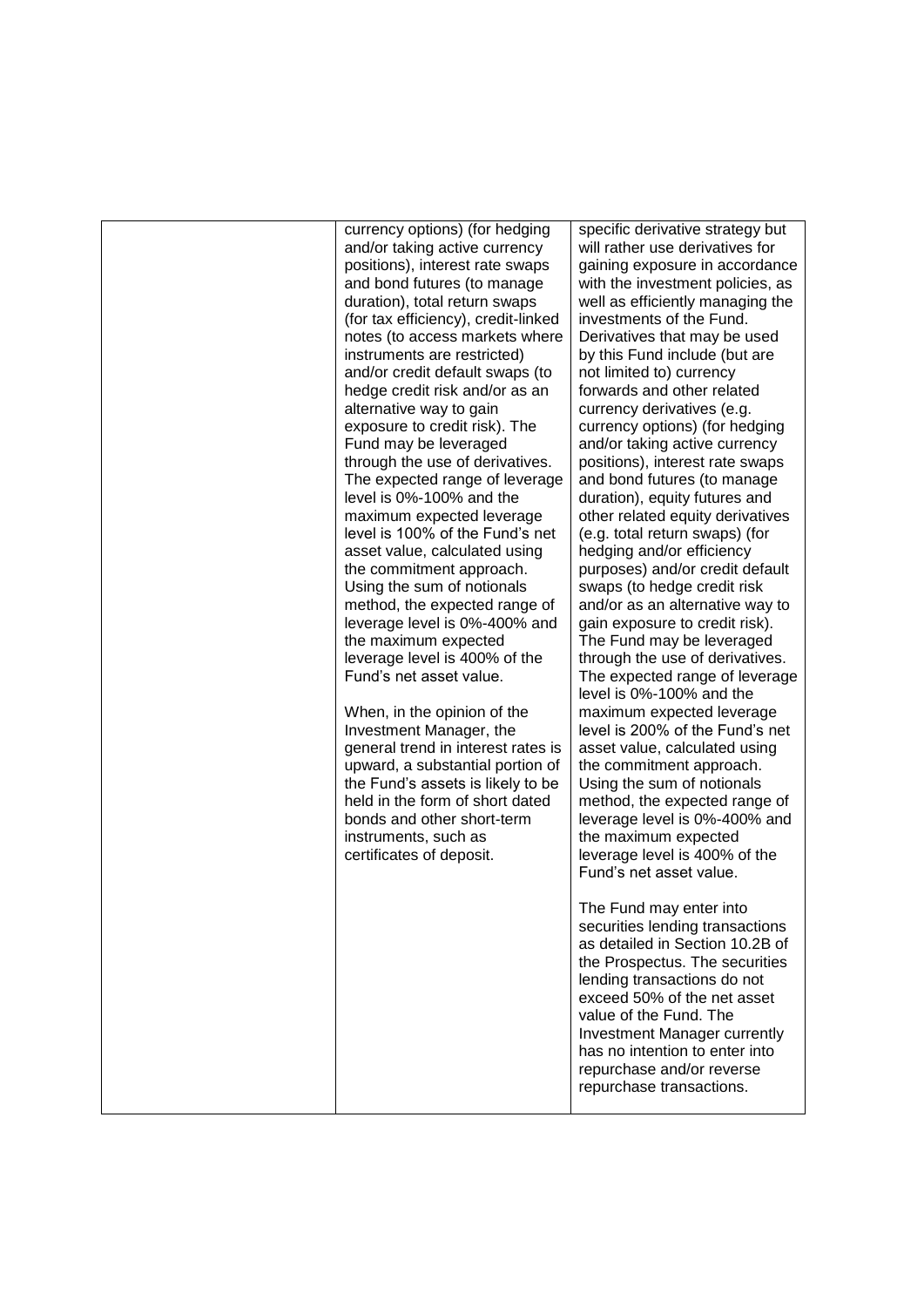| <b>Annual Management Fee</b><br>(AMC) of the underlying fund                                                  | 1.00% | 1.25% |
|---------------------------------------------------------------------------------------------------------------|-------|-------|
| <b>Ongoing Charges Figure</b><br>(OCF) of the underlying fund                                                 | 1.45% | 1.91% |
| <b>Risk-reward profile</b><br>(determined by Friends<br><b>Provident International for</b><br>reference only) | 2     | 3     |

*Please note that the AMC, OCF and Risk Profile for* **J43 Investec GS Global Strategic Income** *will increase after the merger, however there are other funds available to you.* 

**You do not need to take any action as a result of this letter** if you wish to remain invested in this fund. You can however choose to switch to a different investment from the range available to you should you wish to do so, and no Friends Provident International charges will arise from this transaction.

### **We recommend that you seek the advice of your usual financial adviser before making any investment decisions.**

Factsheets are available through the Fund Centre section of our website (www.fpinternational.com) for the alternative funds available to you. Full details on the underlying funds into which the Friends Provident International fund range invests can be found in the fund prospectus, which is available on request.

# **Who should you contact if you have any questions?**

If you have any questions regarding your policy with us, please contact, by either phone or email, one of the following departments that correspond with your region:

General telephone number: + 44 1624 821212

Rest of the World Team – rowservicing@fpiom.com

Asia-Pacific Team – asiapacific@fpiom.com

Middle East Team – me&africa@fpiom.com

Latin America Team – latam.servicing@fpiom.com